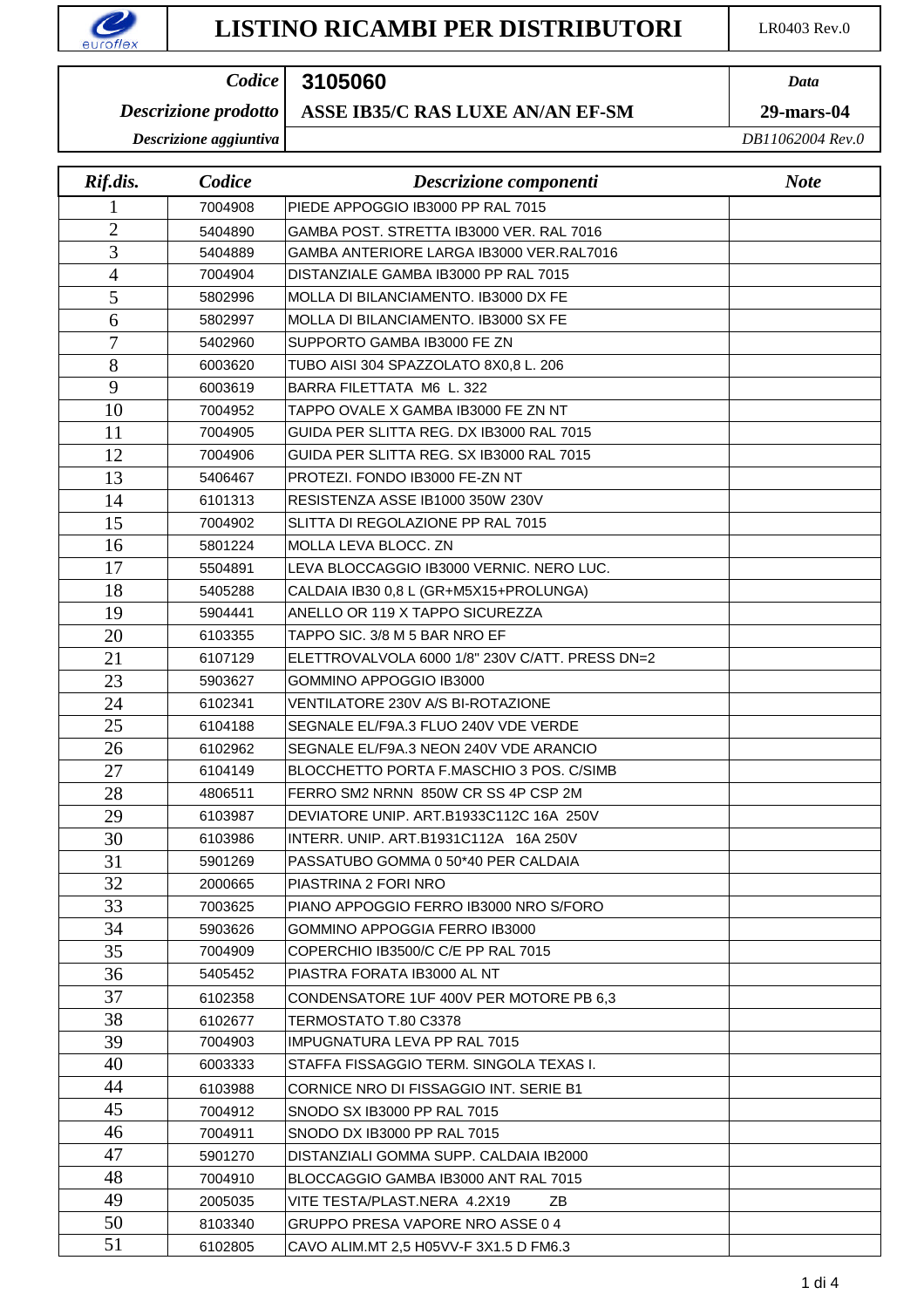### *Data Codice*

### **ASSE IB35/C RAS LUXE AN/AN EF-SM 29-mars-04** *Descrizione prodotto*

*Descrizione aggiuntiva*

| Rif.dis. | Codice  | Descrizione componenti                           | <b>Note</b> |
|----------|---------|--------------------------------------------------|-------------|
| 52       | 5904125 | DISTANZIALI GOMMA SUPP. CALDAIA IB3000           |             |
| 53       | 8104176 | PIASTRA x CALD, C/RES, "M" 1200W 230V            |             |
| 55       | 5602781 | TELO STIRO IB2000/IB3000 BLU NEUTRO              |             |
| 58       | 5504995 | RIVETTO TIPO 1 COD. 0202.AA01 NERO               |             |
| 59       | 5404208 | TONDINO DIAM.5 L 40 FE ZN IB3000                 |             |
| 60       | 7004907 | CORPO ASSE IB3000 PP ANTR. RAL 7015              |             |
| 61       | 5907060 | TUBO EPDM CALZ 5x10 510MM                        |             |
| 62       | 6001310 | FASCETTA MONORECCHIA 10-12                       |             |
| 63       | 5903326 | GUARNIZIONE IN GRAFITE 0,75MM X CALD.            |             |
| 64       | 6105344 | TERMOSTATO INTERCONTROL TH 180° TCO 298°         |             |
| 65       | 5404929 | PIASTRINA SEMPLICE X VITE N/8/18                 |             |
| 66       | 6101333 | FRUTTO PRESA 5 POLI ILME CKF04                   |             |
| 67       | 6101335 | FRUTTO SPINA 5 POLI ILME CKM04                   |             |
| 68       | 7004927 | SUPPORTO PRESA CKM04 X IB3500 RAL 7015           |             |
| 70       | 3202028 | LANCIA CORTA PLASTICA NRO C/UGELLO 0 1,5         |             |
| 72       | 3208150 | GR. PISTOLA C/MICRO C/REG C/SP 4P 1,5M N/N       |             |
| 73       | 6902874 | BOTTIGLIA CON TAPPO DOSATORE CC800               |             |
| 74       | 5407182 | ASTINA GUIDAFILO CROMATA L.500 D.4               |             |
| 75       | 5404919 | APPENDIABITI VERN. NERO L=800                    |             |
| 76       | 8104913 | STIRAMANICHE CORTO RAL 7015 TELO BLU             |             |
| 77       | 5603222 | TELO STIRAMANICHE BLU CT+FELTRINO                |             |
| 78       | 5902922 | SUOLETTA IN TEFLON PER FERRO STIRO V.SM          |             |
| 79       | 5902641 | <b>GUSCIO PROTEGGI FERRO PROF GRG</b>            |             |
| 80       | 6003294 | DADO FLANGIATO M5 ZN B                           |             |
| 81       | 6001304 | DADI CIECHI M6 ZB CON CALOTTA PVC                |             |
| 83       | 6003682 | FASCETTA MONORECCHIA 9,5-11                      |             |
| 84       | 5903121 | FUNGHETTO NERO 20X10 IS5000 DYN BOMBATO          |             |
| 85       | 7004928 | CORPO INF. IB3500 RAL 7015                       |             |
| 86       | 6101332 | FRUTTO PRESA 4 POLI ILME CKF03                   |             |
| 87       | 6103593 | PRESSOSTATO XP110 1/8" TARATO 3.5 BAR            |             |
| 88       | 5408816 | PROTEZIONE FERRO IB3000 NICHELATO + PROT. PLAST. |             |
| 89       | 6104917 | CABLAGGIO IB3500/C RAS MOT+RES                   |             |
| 90       | 6107061 | CABLAGGIO IB3500/C HS RAS CALD PRES+TH           |             |
| 91       | 6804897 | ETIC. COMANDI IB30/C RAS LUXE BLU EF             |             |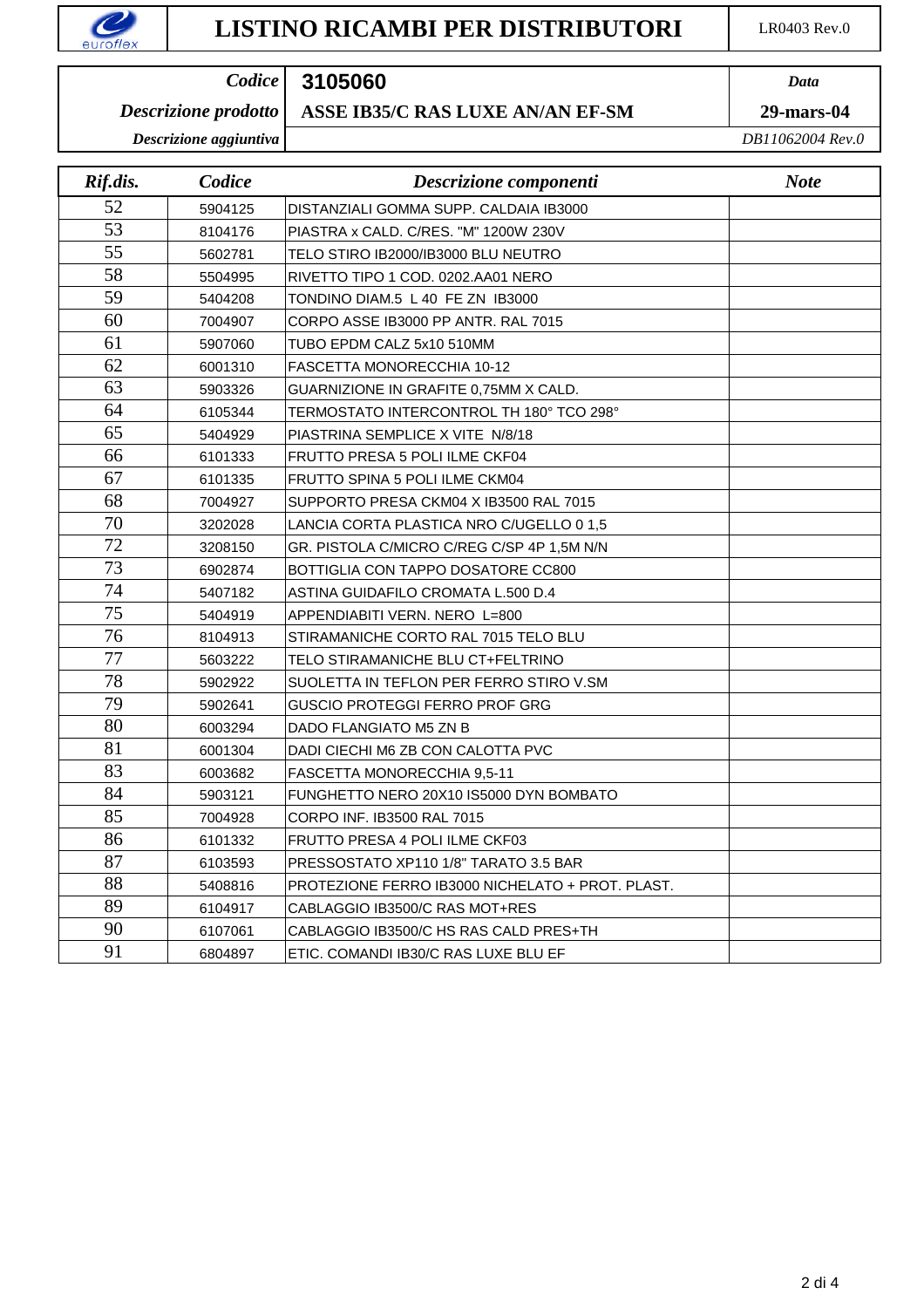### *Data Codice*

#### **ASSE IB35/C RAS LUXE AN/AN EF-SM 13-juin-03** *Descrizione prodotto*

*Descrizione aggiuntiva*

| Rif.dis.       | Codice  | Descrizione componenti                   | <b>Note</b> |
|----------------|---------|------------------------------------------|-------------|
|                | 7004908 | PIEDE APPOGGIO IB3000 PP RAL 7015        |             |
| $\overline{2}$ | 5404890 | GAMBA POST, STRETTA IB3000 VER, RAL 7016 |             |
| 3              | 5404889 | GAMBA ANTERIORE LARGA IB3000 VER.RAL7016 |             |
| $\overline{4}$ | 7004904 | DISTANZIALE GAMBA IB3000 PP RAL 7015     |             |
| 5              | 5802996 | MOLLA DI BILANCIAMENTO. IB3000 DX FE     |             |
| 6              | 5802997 | MOLLA DI BILANCIAMENTO. IB3000 SX FE     |             |
| 7              | 5402960 | SUPPORTO GAMBA IB3000 FE ZN              |             |
| 8              | 6003620 | TUBO AISI 304 SPAZZOLATO 8X0,8 L. 206    |             |
| 9              | 6003619 | BARRA FILETTATA M6 L. 322                |             |
| 10             | 7004952 | TAPPO OVALE X GAMBA IB3000 FE ZN NT      |             |
| 11             | 7004905 | GUIDA PER SLITTA REG. DX IB3000 RAL 7015 |             |
| 12             | 7004906 | GUIDA PER SLITTA REG. SX IB3000 RAL 7015 |             |
| 13             | 5406467 | PROTEZI. FONDO IB3000 FE-ZN NT           |             |
| 14             | 6101313 | RESISTENZA ASSE IB1000 350W 230V         |             |
| 15             | 7004902 | SLITTA DI REGOLAZIONE PP RAL 7015        |             |
| 16             | 5801224 | MOLLA LEVA BLOCC. ZN                     |             |
| 17             | 5504891 | LEVA BLOCCAGGIO IB3000 VERNIC. NERO LUC. |             |
| 18             | 5405288 | CALDAIA IB30 0,8 L (GR+M5X15+PROLUNGA)   |             |
| 19             | 5904441 | ANELLO OR 119 X TAPPO SICUREZZA          |             |
| 20             | 6103355 | TAPPO SIC, 3/8 M 5 BAR NRO EF            |             |
| 21             | 6103770 | ELETTROVALVOLA EN2/0S 1/8"<br>4W T.5522  |             |
| 22             | 6105394 | TERMOFUSIBILE INTERCONTROL TCO 260°      |             |
| 23             | 5903627 | GOMMINO APPOGGIO IB3000                  |             |
| 24             | 6102341 | VENTILATORE 230V A/S BI-ROTAZIONE        |             |
| 25             | 6104188 | SEGNALE EL/F9A.3 FLUO 240V VDE VERDE     |             |
| 26             | 6102962 | SEGNALE EL/F9A.3 NEON 240V VDE ARANCIO   |             |
| 27             | 6104149 | BLOCCHETTO PORTA F.MASCHIO 3 POS. C/SIMB |             |
| 28             | 4806511 | FERRO SM2 NRNN 850W CR SS 4P CSP 2M      |             |
| 29             | 6103987 | DEVIATORE UNIP. ART.B1933C112C 16A 250V  |             |
| 30             | 6103986 | INTERR. UNIP. ART.B1931C112A 16A 250V    |             |
| 31             | 5901269 | PASSATUBO GOMMA 0 50*40 PER CALDAIA      |             |
| 32             | 2000665 | PIASTRINA 2 FORI NRO                     |             |
| 33             | 7003625 | PIANO APPOGGIO FERRO IB3000 NRO S/FORO   |             |
| 34             | 5903626 | <b>GOMMINO APPOGGIA FERRO IB3000</b>     |             |
| 35             | 7004909 | COPERCHIO IB3500/C C/E PP RAL 7015       |             |
| 36             | 5405452 | PIASTRA FORATA IB3000 AL NT              |             |
| 37             | 6102358 | CONDENSATORE 1UF 400V PER MOTORE PB 6.3  |             |
| 38             | 6102677 | TERMOSTATO T.80 C3378                    |             |
| 39             | 7004903 | <b>IMPUGNATURA LEVA PP RAL 7015</b>      |             |
| 40             | 6003333 | STAFFA FISSAGGIO TERM. SINGOLA TEXAS I.  |             |
| 41             |         |                                          |             |
| 42             |         |                                          |             |
| 43             |         |                                          |             |
| 44             | 6103988 | CORNICE NRO DI FISSAGGIO INT. SERIE B1   |             |
| 45             | 7004912 | SNODO SX IB3000 PP RAL 7015              |             |
| 46             | 7004911 | SNODO DX IB3000 PP RAL 7015              |             |
| 47             | 5901270 | DISTANZIALI GOMMA SUPP. CALDAIA IB2000   |             |